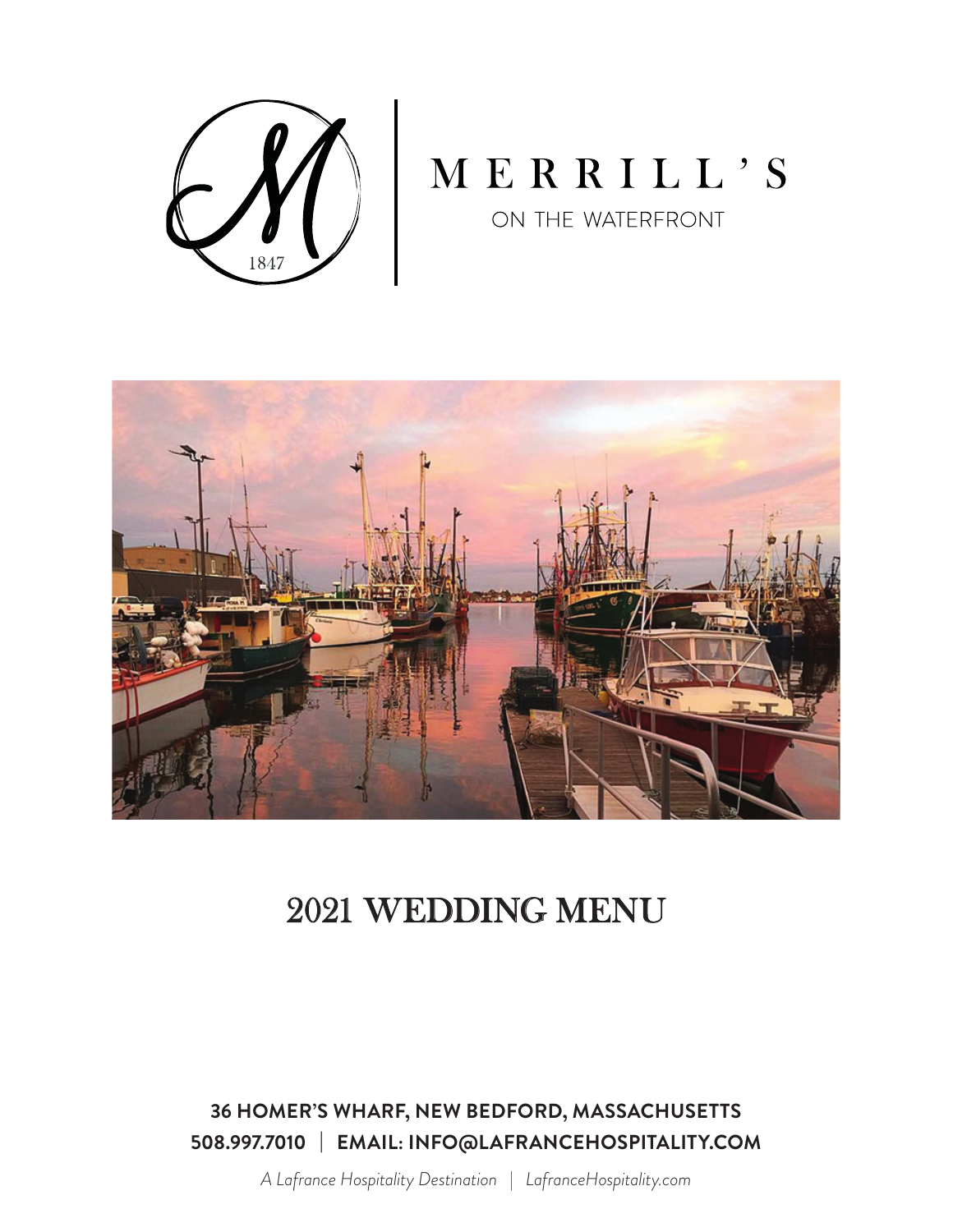

# OUR WEDDINGS

## **ALL WEDDINGS INCLUDE THE FOLLOWING:**

PROFESSIONAL EVENT MANAGER FOR YOUR EVENT SCENIC WATERFRONT GROUNDS FOR PHOTO OPPORTUNITIES ONE BARTENDER PER 75 GUESTS IVORY OR WHITE FLOOR LENGTH LINENS & NAPKINS ON-SITE PARKING

ASSISTANCE WITH HOTEL ACCOMMODATIONS NEXT DOOR AT OUR FAIRFIELD INN & SUITES BY MARRIOTT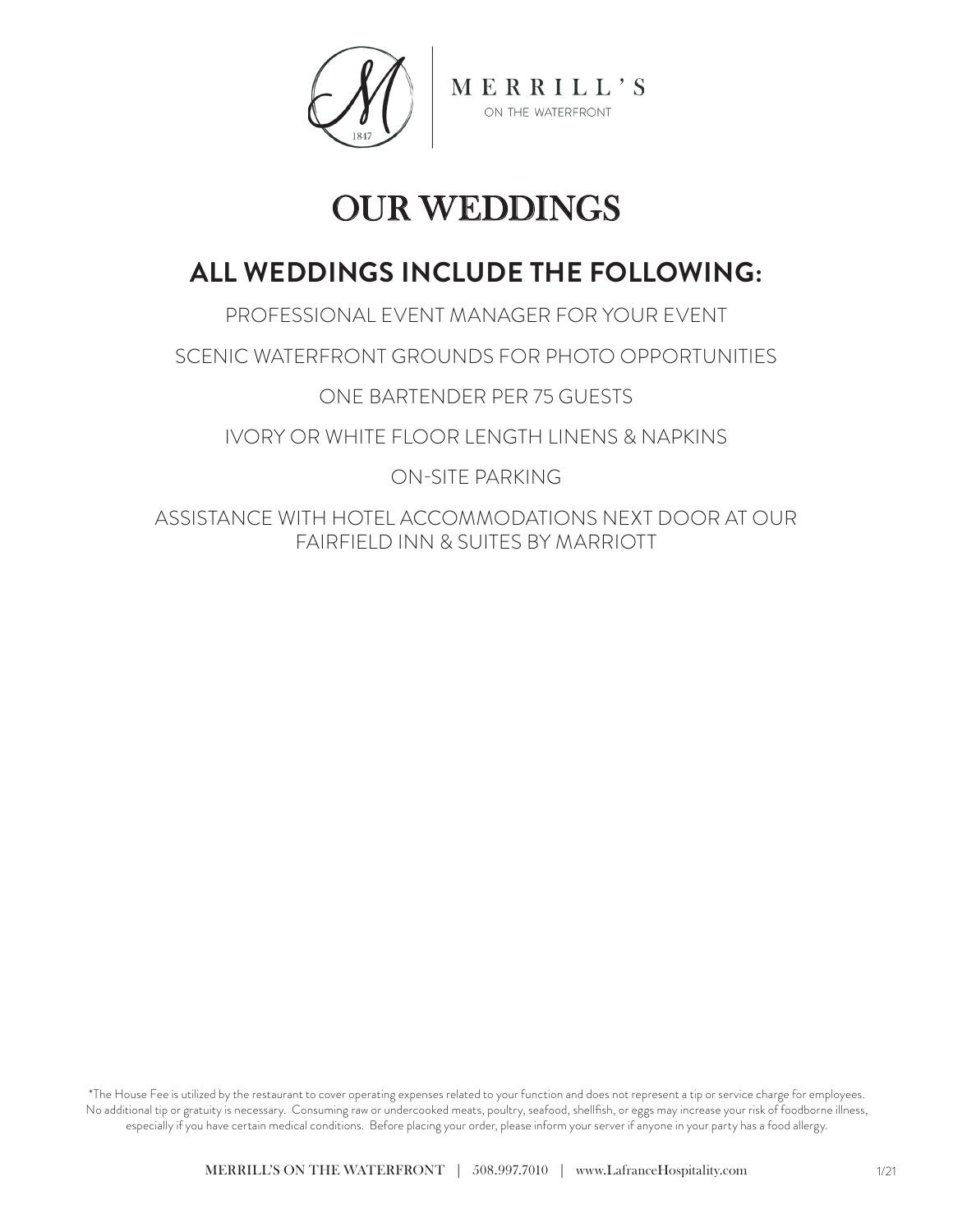

# ALL-INCLUSIVE WEDDING PACKAGES

HOUSE CHAMPAGNE TOAST FRUIT, CHEESE & CRACKER DISPLAY HOUSE BAKED BAGUETTES WITH HONEY BUTTER GARLIC MASHED POTATOES OR FINGERLING POTATOES SEASONAL VEGETABLES YOUR WEDDING CAKE CUT WITH FRESH BERRIES, STATIONED WITH NO CUTTING FEE COMPLIMENTARY UPGRADE TO A COLORED NAPKIN USE OF OUR GLASS HURRICANE LAMPS

## **WHALERS PACKAGE 65**

CHOICE OF MIXED FIELD GREENS OR CLASSIC CÆSAR SALAD CHOICE OF FOUR (4) SIGNATURE PASSED HORS D'OEUVRES CHOICE OF TWO (2) SIGNATURE ENTRÉES

## **MELVILLE PACKAGE 79**

PASSED SPECIALTY DRINK DURING COCKTAIL HOUR ONE SIGNATURE STATIONARY APPETIZER CHOICE OF FOUR SIGNATURE OR UPGRADED PASSED APPETIZERS CHOICE OF GARDEN SALAD OR NEW ENGLAND CLAM CHOWDER CHOICE OF THREE (3) SIGNATURE OR UPGRADED ENTRÉES

## **CUSTOM SEASONAL & LOCAL MENUS AVAILABLE UPON REQUEST**

## **CREATE YOUR OWN 45**

HOUSE BAKED BAGUETTES WITH HONEY BUTTER CHOICE OF MIXED FIELD GREENS OR CLASSIC CÆSAR SALAD CHOICE OF ONE SIGNATURE PLATED DINNER (\$4 PERSON FOR ADDITIONAL CHOICE) THIS PACKAGE IS À LA CARTE AND ONLY INCLUDES ITEMS LISTED (SALAD, BREAD, MAIN COURSE) INDIVIDUAL PRICING AVAILABLE UPON REQUEST FOR APPETIZERS, ETC.

#### **Prices are per person unless noted otherwise, plus MA & Local Meals Tax & 20% House Fee.\***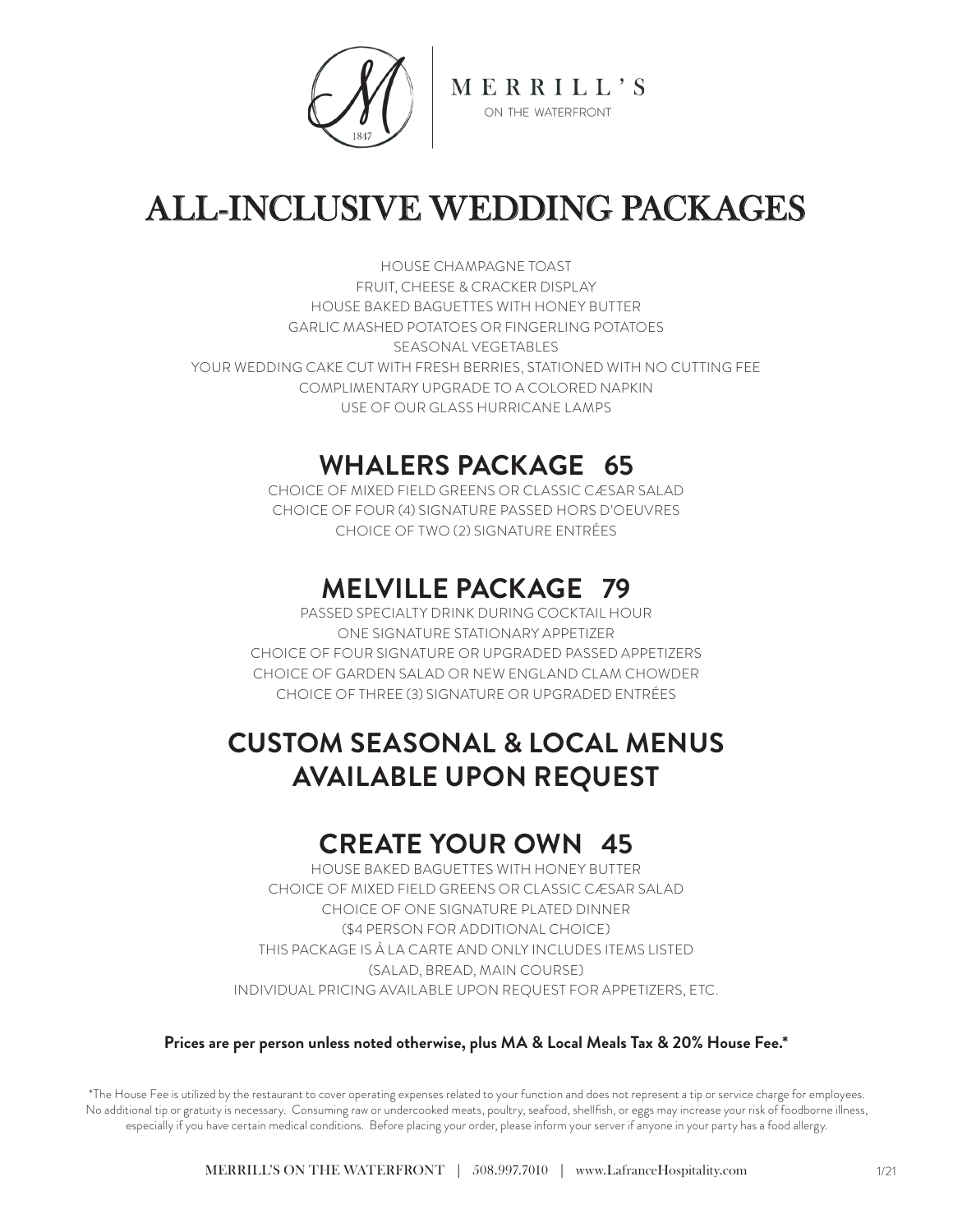

# PASSED HORS D'OEUVRES

 DENOTES AN UPGRADED APPETIZER AVAILABLE WITH THE WHALER'S PACKAGE. \$2 PER PERSON UPCHARGE FOR ADDITIONS TO THE MELVILLE PACKAGE.

#### **MEAT**

PORK TENDERLOIN CROSTINI WITH SPICED APPLE CHUTNEY GRILLED BEEF SKEWERS WITH A TERIYAKI GLAZE COCONUT BATTERED CHICKEN WITH AN ORANGE MARMALADE DIPPING SAUCE MINI-REUBENS OF CORNED BEEF, SWISS, SAUERKRAUT AND THOUSAND ISLAND ON RYE

MARINATED BEEF TENDERLOIN CROSTINI WITH HORSERADISH CRÈME

MINI-BEEF WELLINGTONS

#### **SEAFOOD**

CRABMEAT STUFFED MUSHROOM CAPS MINI-LOBSTER & CRAB CAKES WITH LEMON AÏOLI SMOKED SALMON ON A CUCUMBER ROUND W/ DILL CREAM CHEESE **(GF)** MINI FISH & CHIP WITH TARTAR SAUCE

- CHILLED JUMBO SHRIMP WITH SPICY COCKTAIL SAUCE **(GF)**
- BACON-WRAPPED SEA SCALLOPS **(GF)**
- ◆ CLAMS CASINO

#### **VEGETARIAN**

BLACK BEAN QUESADILLAS WITH CORN SALSA AND JACK CHEESE **(V)** CRISPY MACARONI & CHEESE BITES **(V)** BRUSCHETTA WITH MARINATED TOMATOES, MOZZARELLA & BALSAMIC REDUCTION **(V)** SPINACH & FETA SPANAKOPITA **(V)** CAPRESE SKEWERS WITH PESTO MARINATED MOZZARELLA **(GF / V)** WATERMELON ROUNDS WITH WHIPPED GOAT CHEESE **(GF / V)**

#### **SOUP SIPS**

NEW ENGLAND CLAM CHOWDER DEMITASSE WITH A CLAM CAKE DIPPER TOMATO BISQUE WITH A GRILLED CHEESE BITE **(V)**

#### **GF - Gluten Free | V - Vegetarian**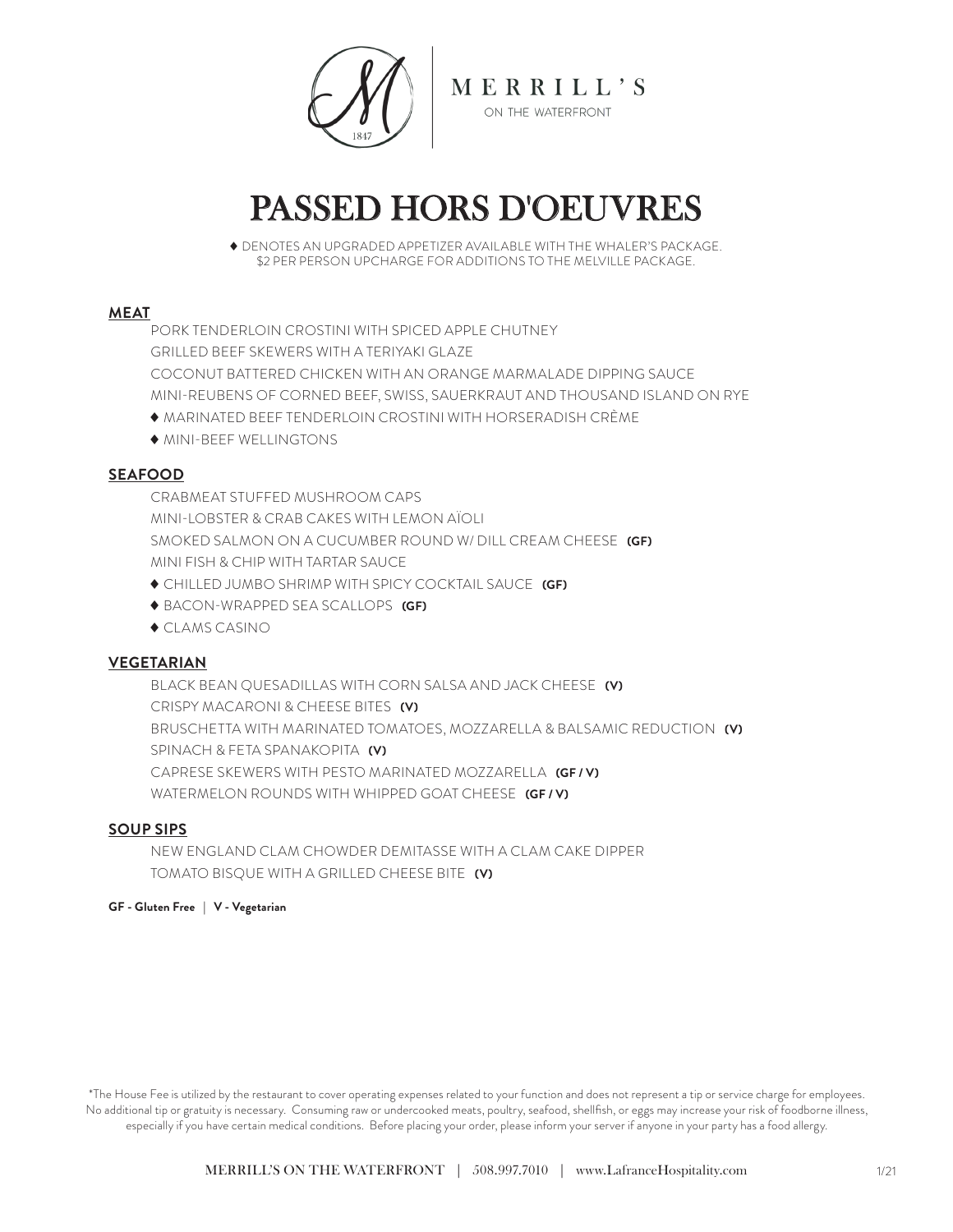

## STATIONARY APPETIZERS

DENOTES AN UPGRADED APPETIZER AVAILABLE WITH THE WHALER'S PACKAGE.

#### **DELUXE FRUIT, CHEESE & CRACKER STATION**

CHEF CARVED SEASONAL FRUIT, ASSORTED DOMESTIC & IMPORTED CHEESES WITH ARTISANAL CRACKERS **(V)**

#### **CRISPY CRUDITÉS PLATTER**

AN ARRAY OF SEASONAL VEGETABLES WITH A CREAMY LEMON AÏOLI AND ARUGULA PESTO **(V)**

#### **BRUSCHETTA BAR**

AN ASSORTMENT OF TOASTED CROSTINI SERVED WITH MARINATED TOMATOES, MOZZARELLA, EGGPLANT CAPONATA, GARLIC CANNELLINI BEAN PURÉE, ROASTED RED PEPPERS, OLIVE AND FETA TAPENADE **(V)**

#### **MEDITERRANEAN PLATTER**

HUMMUS, TABOULI, OLIVES, ARTICHOKE HEARTS, FRESH MOZZARELLA, PITA POINTS **(V)**

#### **CREAMY SPINACH & ARTICHOKE DIP**

SERVED WITH SIGNATURE PITA CHIPS **(V)**

#### **NEW ENGLAND RAW BAR MARKET PRICE**

JUMBO SHRIMP, LOCAL OYSTERS ON THE HALF SHELL AND LITTLENECKS SERVED WITH WESTPORT RIVERS RIESLING MIGNONETTE, SPICY COCKTAIL SAUCE AND LEMONS **(GF)**

#### **HOUSE SMOKED SALMON FILLET**

SERVED ON ICE WITH SLICED TOMATOES, CAPERS, RED ONION, DILL CREAM SAUCE AND CRACKERS

**GF - Gluten Free | V - Vegetarian**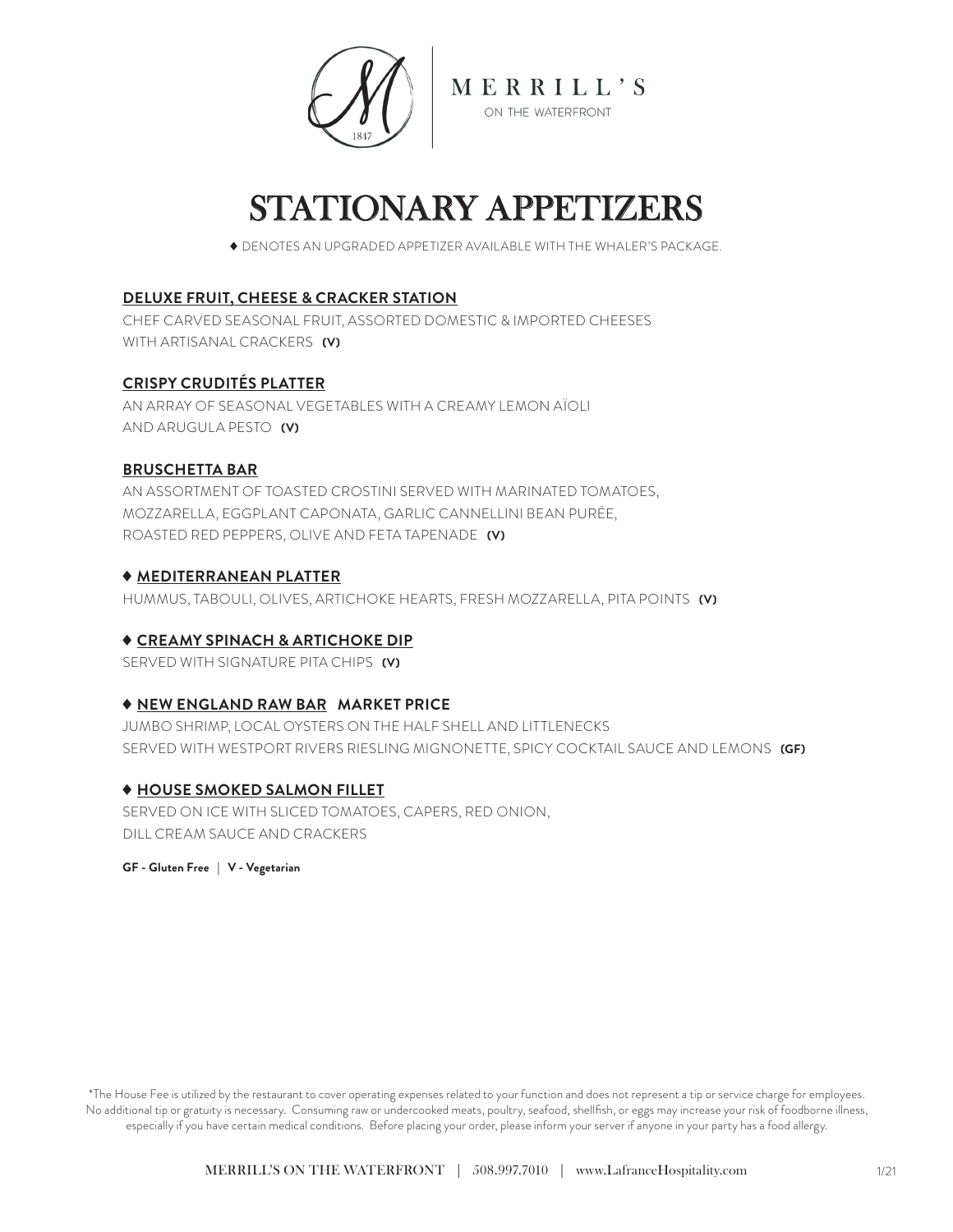

# ENTRÉES

 DENOTES AN UPGRADED APPETIZER AVAILABLE WITH THE WHALERS PACKAGE. \$4 PER PERSON UPCHARGE FOR ADDITIONS TO THE MELVILLE PACKAGE OR CREATE YOUR OWN.

#### **SEASONAL RAVIOLI**

CHEF'S CHOICE OF SAUCE **(V)**

#### **MONTREAL PORK LOIN**

DRY RUBBED WITH SPICES, SLICED & SERVED WITH A RED GRAPE DEMI-GLAZE OR APPLE RAISIN STUFFING

#### **SEARED STATLER CHICKEN**

SEMI-BONELESS CHICKEN CHICKEN BREAST, WITH SUNDRIED TOMATO PESTO, BALSAMIC GLAZE

#### **CHICKEN MADEIRA**

PORTUGUESE SPICED STUFFED BONELESS BREAST WITH A MADEIRA WINE SAUCE

#### **CHICKEN PICCATA**

PAN SEARED BONELESS, SKINLESS BREAST IN A LEMON WINE BUTTER SAUCE WITH CAPERS

#### **NEW ENGLAND SCROD**

FRESH NEW BEDFORD SCROD, BAKED WITH A CITRUS BUTTER AND TOPPED WITH SEAFOOD CRUMBS

#### **GRILLED ATLANTIC SALMON**

WITH A CITRUS BEURRE BLANC **(GF)**

#### **PRIME RIB OF BEEF**

12 OUNCE OVEN ROASTED PRIME RIB WITH MERLOT AU JUS **(GF)**

#### **ORANGE-GINGER SCALLOPS**

PAN-SEARED, SCALLIONS, ORANGE-GINGER SAUCE

#### **BAKED STUFFED JUMBO SHRIMP**

FILLED WITH SEAFOOD STUFFING AND SERVED WITH CLARIFIED DRAWN BUTTER

#### **FILET MIGNON**

8 OUNCE FILET MIGNON WITH A GARLIC BALSAMIC DEMI GLACE **(GF)**

**GF - Gluten Free | V - Vegetarian**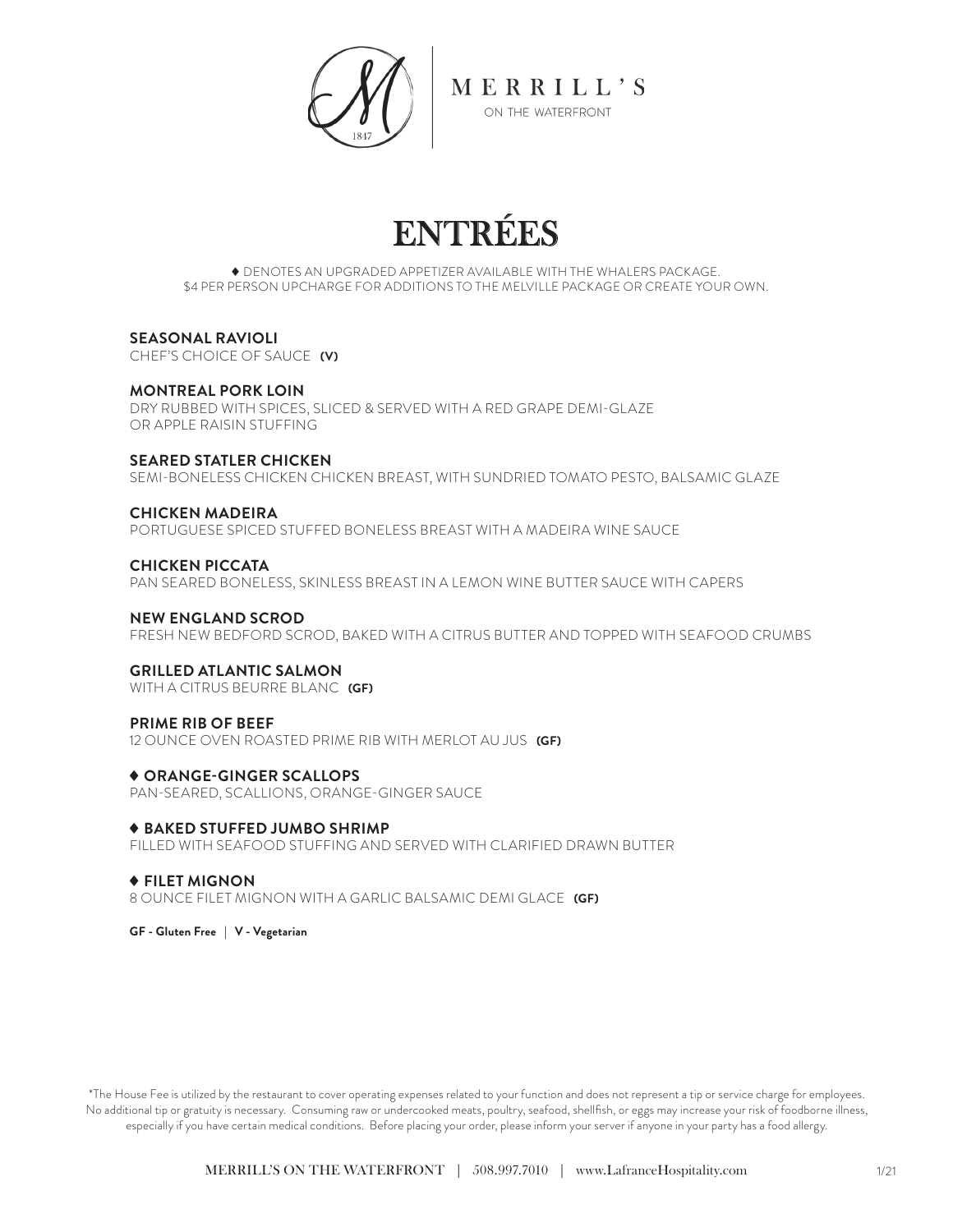

# LATE NIGHT FOOD & SNACKS

 DENOTES AN UPGRADED APPETIZER AVAILABLE WITH THE WHALERS PACKAGE. \$4 PER PERSON UPCHARGE FOR ADDITIONS TO THE MELVILLE PACKAGE OR CREATE YOUR OWN.

#### **THE CARNIVAL SLIDERS & FRIES 6**

MINI ANGUS BURGERS ON ONION ROLLS WITH LETTUCE, TOMATO, ONION SECRET HOUSE SAUCE AND CRISPY FRENCH FRIES

**ASSORTED PIZZAS 5** HOUSEMADE 11" PIZZA WITH ASSORTED TOPPINGS

#### **FIESTA TIME TACO BAR 6**

SOFT SHELL TORTILLAS WITH GROUND BEFF AND ALL THE FIXINGS

#### **PRETZEL BAR 5**

WARM SOFT PRETZELS, DIPPED IN KOSHER SALT, WITH 4 DIPPING SAUCES **(V)**

#### **THE WASABI COMBO (CHOICE OF 3) 8**

PORK& VEGGIE POTSTICKERS, CRISPY SPRING ROLLS, CHICKEN CHOW MEIN, SATAY SKEWERS, SWEET & SOUR CHICKEN OVER WHITE RICE

#### **S'MORES BAR 6**

GRAHAM CRACKERS, HERSHEY CHOCOLATE BARS, MARSHMALLOWS, PEANUT BUTTER CUPS, PEPPERMINT PATTIES **(V)**

#### **DONUT BAR 6**

ASSORTED FRESH DONUTS, CINNAMON ROLLS, SKEWERED DONUT HOLES **(V)**

MINIMUM OF 75% OF GUARANTEED GUEST COUNT AND NO LESS THAN 50 GUESTS FOR ALL STATIONS.

**GF - Gluten Free | V - Vegetarian**

#### **Prices are per person unless noted otherwise, plus MA & Local Meals Tax & 20% House Fee.\***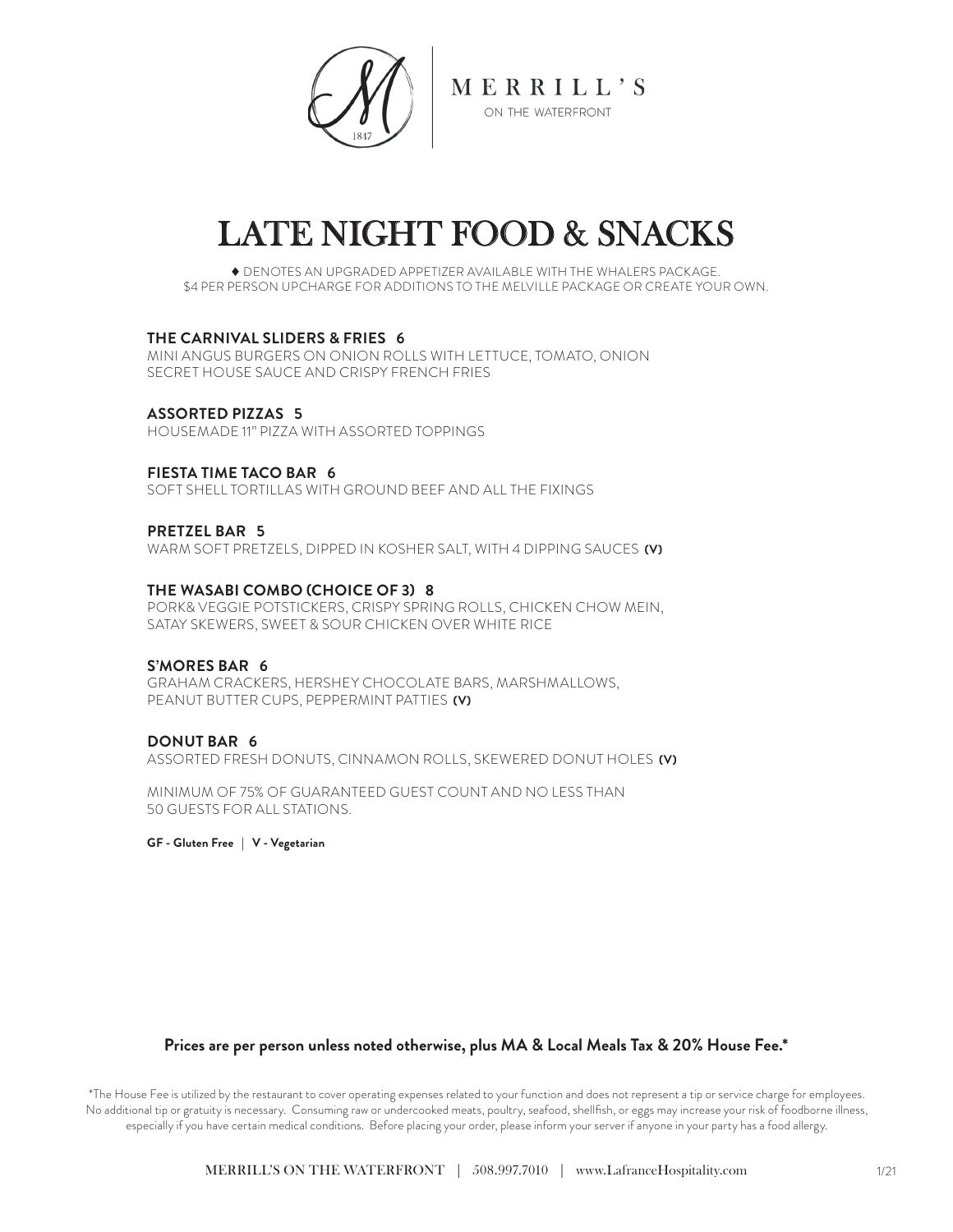

| <b>OPEN BAR ARRANGEMENTS</b> 35+ GUESTS                                                                                 |    |
|-------------------------------------------------------------------------------------------------------------------------|----|
| BEER, WINE & SODA (1-HOUR OPEN BAR)<br>(INCLUDES VARIETY OF DOMESTIC & IMPORTED BEERS, WINES & PEPSI PRODUCTS)          | 16 |
| BEER, WINE, SODA & SIGNATURE COCKTAIL (1-HOUR OPEN BAR)                                                                 | 19 |
| BEER, WINE, SODA OPEN BAR (4-HOURS)                                                                                     | 28 |
| 1-HOUR PREMIUM OPEN BAR<br>(INCLUDES PREMIUM LIQUOR, BEER, WINE, SODA AND A SIGNATURE COCKTAIL<br>DURING COCKTAIL HOUR) | 21 |
| DELUXE PREMIUM OPEN BAR (4-HOURS)                                                                                       | 39 |

### **HOSTED & CASH COCKTAILS** CHARGED ON CONSUMPTION

CALL LIQUORS - 8 | PREMIUM LIQUORS - 9 | TOP SHELF - 10 WINES BY THE GLASS - 7/8 | DOMESTIC BEERS - 5 | CRAFT/IMPORTED BEER - 6

## **SPECIALTY COCKTAILS**

SEASONAL SANGRIA - OUR SECRET HOUSE RECIPE BOUQUET TOSS - SWEET TEA VODKA, POMEGRANATE LIQUEUR, LEMONADE GARTER TOSS - KENTUCKY BOURBON, GINGER BEER, LIME HARBOR PUNCH - MANGO VODKA, PEACH LIQUEUR, OJ & CRANBERRY WEDDING CAKE - VANILLA VODKA, COCONUT RUM, PINEAPPLE JUICE, GRENADINE SPECIALTY COCKTAILS ALSO AVAILABLE BY THE GALLON

## **BEVERAGE STATION**

| <b>WELCOME BEVERAGE STATION</b><br>INFUSED SWEET ICED TEA, LEMONADE & WATER                        | 4  |
|----------------------------------------------------------------------------------------------------|----|
| WATERFRONT BEVERAGE STATION<br>BOTTLED ICED TEA, LEMONADE & OLD FASHIONED ROOT BEER                | 5. |
| <b>HOT CHOCOLATE BAR</b><br>MARSHMALLOWS, WHIPPED CREAM, CRUSHED PEPPERMINT & BUTTERSCOTCH         | 5. |
| <b>BARISTA BAR</b><br>FRESH BREWED COFFEE, ROCK CANDY STICKS, CHOCOLATE SPOONS & FLAVORED SYRUPS   | 6  |
| <b>HOT APPLE CIDER BAR</b><br>LOCAL PRESSED APPLE CIDER, ORANGE WEDGES, CARAMELS & CINNAMON STICKS | 6  |
| MIMOSA OR BLOODY MARY BAR<br>SPICE UP YOUR BLOODY MARY OR MIMOSA WITH CREATIVE ACCOMPANIMENTS      |    |

#### **Prices are per person unless noted otherwise, plus MA & Local Meals Tax & 20% House Fee.\***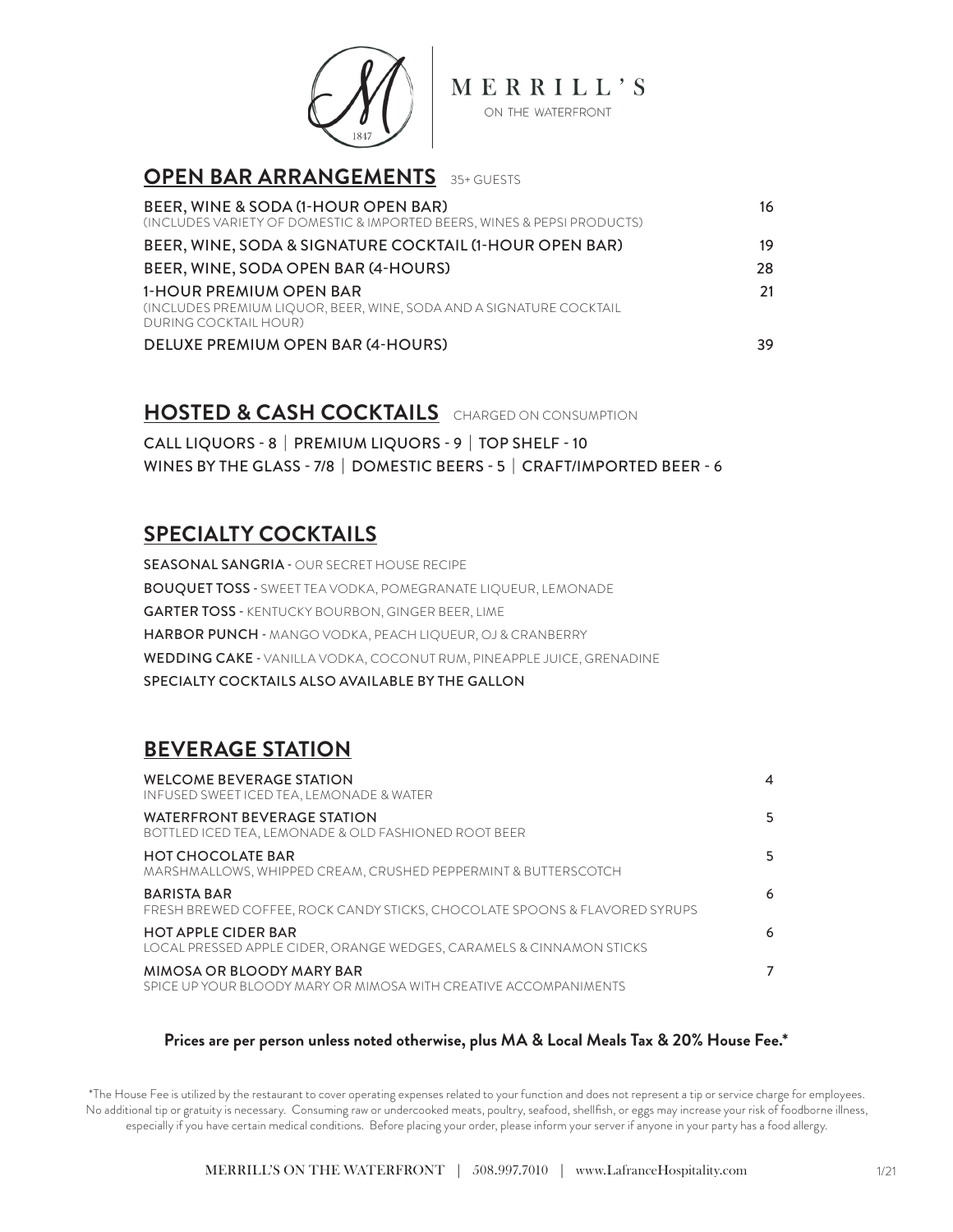

## FUNCTION WINE LIST

### **CHAMPAGNES & SPARKLING WINES**

| ROSÉ   CHÂTEAU NICOT                         | 33 |
|----------------------------------------------|----|
| ROSÉ   TORRES                                | 29 |
| <b>BUBBLY   MIONETTI PRESECCO BRUT</b>       | 33 |
| <b>WHITE WINES</b>                           |    |
| PINOT GRIGIO   CASALINI                      | 25 |
| PINOT GRIGIO   SANTA CRISTINA                | 29 |
| RIESLING   CHÂTEAU STE MICHELLE SELECT       | 29 |
| SAUVIGNON BLANC   HARBOR TOWN                | 25 |
| SAUVIGNON BLANC   BLACK STALLION             | 40 |
| <b>BRANCO   DONA MARIA</b>                   | 33 |
| <b>CHARDONNAY   COLUMBIA CREST TWO VINES</b> | 25 |
| MATCHBOOK   DUNNINGAN HILLS                  | 29 |
| RAEBURN   RUSSIAN RIVER VALLEY               | 40 |
| MOSCATO   MIONETTO                           | 29 |

### **RED WINES**

| PINOT NOIR   HANDCRAFT                  | 25 |
|-----------------------------------------|----|
| PINOT NOIR   CONTOUR                    | 33 |
| PINOT NOIR   LA CREMA                   | 54 |
| <b>CABERNET SAUVIGNON   THE CRUSHER</b> | 29 |
| <b>MERLOT   DRUMHELLER CELLARS</b>      | 29 |
| MALBEC   TRIVENTO                       | 29 |
| TINTO   DONA MARIA                      | 33 |
| TOSCANA   VILLA ANTINORI IGT            | 52 |
|                                         |    |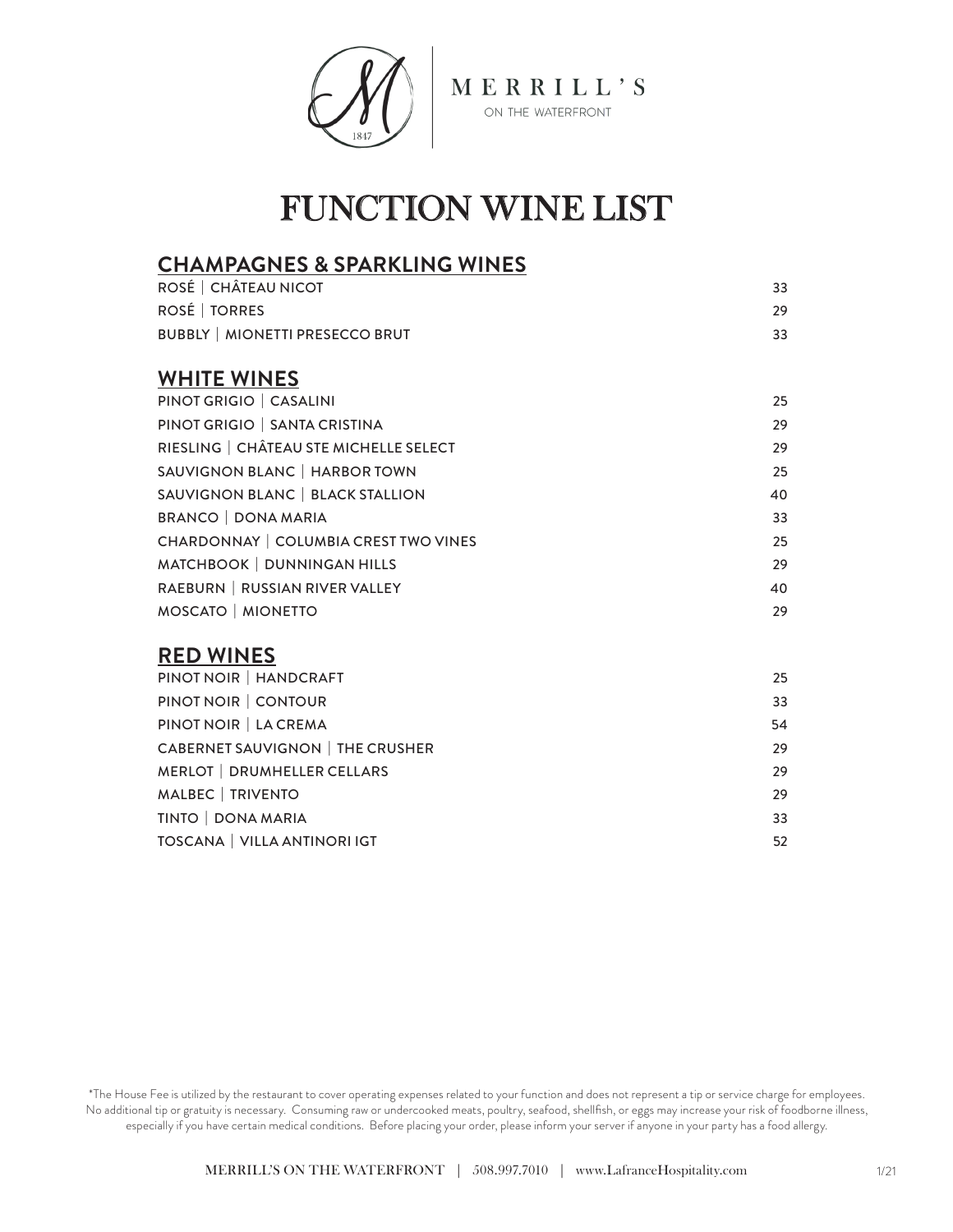

### **ADDITIONAL SERVICES:**

| ON-SITE CEREMONY WITH REHEARSAL TIME & CHAIR SET-UP                 | 500           |
|---------------------------------------------------------------------|---------------|
| <b>COLORED NAPKINS (EACH)</b>                                       |               |
| <b>ADDITIONAL BARTENDER</b>                                         | 100           |
| <b>GLASS HURRICANES WITH TAPER CANDLES OR BLACK LANTERNS (EACH)</b> | $\mathcal{L}$ |
| <b>CHOCOLATE COVERED STRAWBERRIES FOR CAKE (EACH)</b>               | 3             |
| <b>ADDITIONAL FACILITY FEE PER HOUR</b>                             | 500           |

### **WE CAN ALSO ASSIST YOU WITH THE FOLLOWING:**

JUSTICE OF THE PEACE BAKERY FLORIST DJS & BANDS LINEN & DÉCOR RENTALS PHOTOGRAPHY & VIDEOGRAPHY HORSE & CARRIAGE ANTIQUE CARS ICE SCULPTURES PHOTOBOOTH